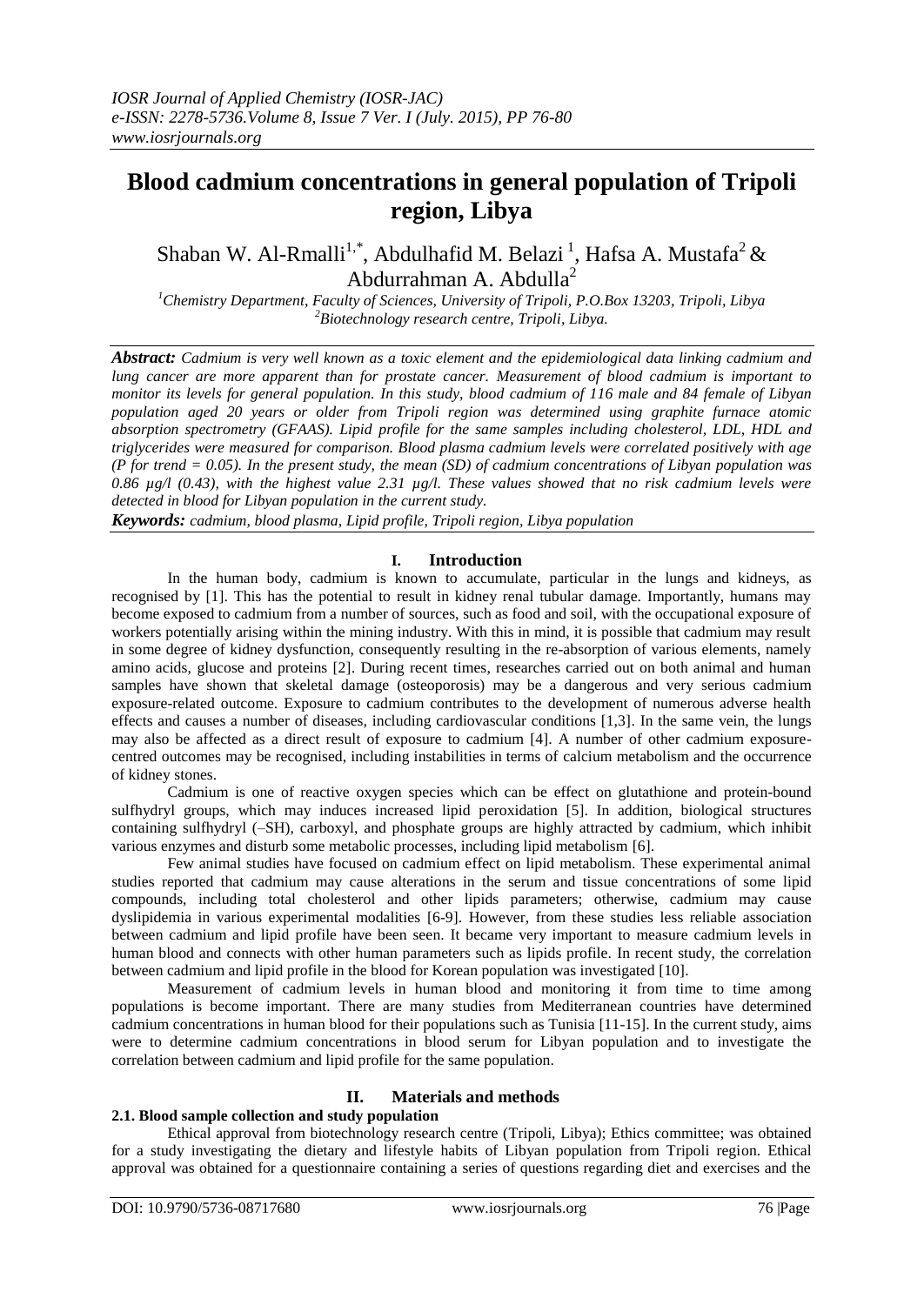volunteers were also asked to provide blood samples. The blood samples collected and serum was separated using centrifuge and then were kept at - 20°C until further analysis. Informed consent was obtained from the volunteers prior to sample collection and questionnaire completion. It was only possible to obtain blood samples from 200 volunteers. These samples were collected from Tripoli region during April 2013. The age of volunteers was ranged between  $20 - 65$  years. All these volunteers reported to be non-smokers (n=104) and smokers (n=96). The male percentage was 58% for all samples (see Table 1).

This study has been designed for determination of cadmium, and lipid profile in 200 blood plasma samples which were collected from people are living in Tripoli city, Libya. These samples were divided into three groups as an age factor for male and female (see Table 1).

#### **2.2. Reagents**

Deionized water was used for the preparation of reagents and standards. Analytical grade  $HNO<sub>3</sub>$  Nitric acid 63% v/v (BDH, UK).A commercial (Fisher) standard solution of cadmium (1000 mg/L) was used to prepare the standards. Hydrogen peroxide (W-WLAB, UK), ammonium dihydrogen phosphate (Merck, Germany) and Triton X -100 were used in the current study.

#### **2.3. Sample preparation**

Selected volume (about 5 ml) of blood was taken from each person and put it in unclothing tube (lithium heparin tube). All tubes were kept in refrigerator at  $4C<sup>o</sup>$  for analysis. 2 ml from the blood sample and 2 ml of diluted (1%) triton X-100 solution were putted in a centrifuge tube (Eppindorf tube) and the mixture in the tube was homogenised using a shaker for several seconds, after that the tube containing homogenised solutions were transferred to a centrifuge for four minutes with  $10000 R / min$ . The upper layer (plasma) was transferred to a small cup using Pasteur pipettes. However, blood samples were analysed, total C, LDL-C, HDL-C and triglycerides were measured by enzymatic methods with commercially available kits. Cadmium concentrations in blood plasma samples were analysed using graphite furnace atomic absorption spectrometry.

#### **2.4. Digestion procedure**

Blood plasma samples were digested as a follow: 8 ml of concentrated nitric acid (63%) and 2 ml of hydrogen peroxide (30%) were mixed and then added to 1.5 ml of blood sample (plasma) in a Teflon container. The mixture was digested in microwave digester for complete digestion. A microwave digester with a power of 1000 Watts and a maximum temperature of 230**◦**C (Ethas plus, pty, Italy) was used in the current study. Cadmium concentrations in the digested samples were measured using graphite furnace atomic absorption spectrometry (GFAAS) model AA-8600FS Shimadzu Corporation with GTA-110 Graphite furnace.

### **2.5. Quality control and standard reference material**

In the current study, standard solutions were prepared in a 10 ml measuring flask by addition of a certain volume of stock solution less than or equal 50 µl and completed with a 1% diluted triton X-100 solution to the mark. Standard solutions of cadmium were prepared in the range of  $3 - 50 \mu g/l$ . Cadmium concentrations obtained by GFAAS technique were evaluated by the use of certified reference materials (QMEQAS 07B-06 and QMEQAS 07B-07, NIST, Canada) and were found to be in good agreement with the certified values of the reference materials.

## **2.5. Statistical analysis**

Means and standard deviations (SDs) or standard errors (SEs) of blood plasma cadmium concentrations were calculated. Estimate statements in linear regression models were used to determine the adjusted mean and 95% confidence intervals (CIs) of each lipid measure with increasing cadmium level according to the quintile. The presence of a linear trend was evaluated by defining a linear contrast in each linear and logistic regression model. All statistical analyses were conducted using SPSS software (version 17).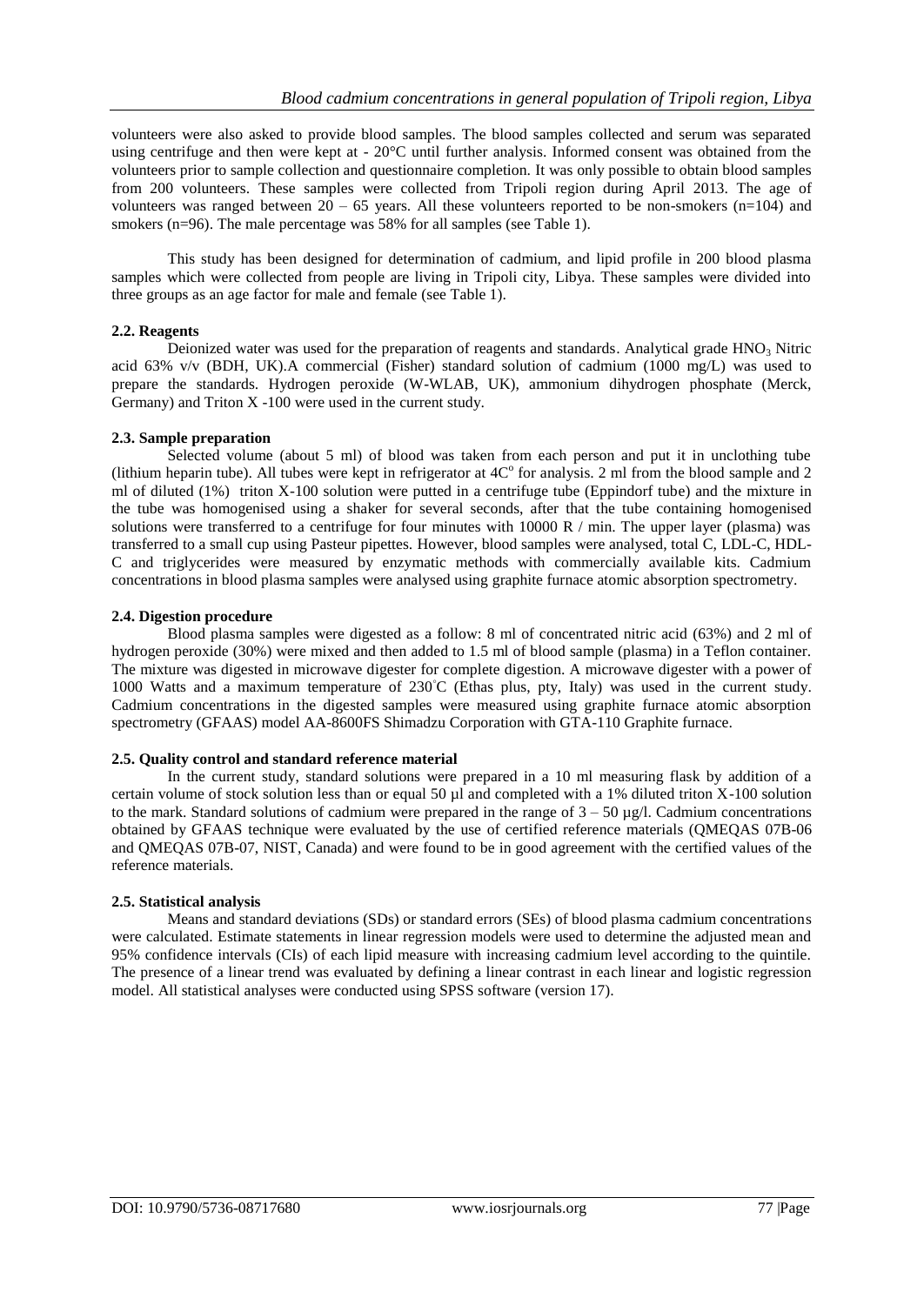| Characteristics   | No. | $\%$ |
|-------------------|-----|------|
| Sex               |     |      |
| Male              | 116 | 58   |
| Female            | 84  | 42   |
| Age (years)       |     |      |
| $20 - 39$         | 80  | 40   |
| $40 - 59$         | 80  | 40   |
| $\geq 60$         | 40  | 20   |
| Education         |     |      |
| High school       | 20  | 10   |
| $>$ High school   | 180 | 90   |
| Regular exercise  |     |      |
| Yes               | 47  | 23.5 |
| No                | 153 | 76.5 |
| Cigarette smoking |     |      |
| Never             | 104 | 52   |
|                   | 96  | 48   |
| Current smoker    |     |      |

#### **Table 1:** Demographic characteristics of participants in the Libyan population aged 20 years orolder.

## **III. Results**

The current study involved 200 libyan adults aged 20 years orolder; their demographic characteristics are presented in Table 1. Mean age and BMI of the current study population were 44.5 years, 21.4, respectively.

The Descriptive statistics and outcomes of the study participants of blood plasma cadmium concentration are presented in Table 2. Mean (SD) and median for blood plasma cadmium concentrations were 0.86 mg/l (0.43), and 0.81 mg/l respectively (see Table 2). However, minimum and maximum were 0.30 and 2.31 mg/l, respectively.

**Table 2: Descriptive statistics of blood plasma cadmium levels for Libyan aged 20 years orolder.**

| Descriptive         |             | Statistic | <b>Std Error</b> |
|---------------------|-------------|-----------|------------------|
| Mean                |             | 0.8615    | 0.3051           |
| 95% CI for mean     | Lower Bound | 0.8013    |                  |
|                     | Upper Bound | 0.9216    |                  |
| 5% Trimmed mean     |             | 0.8184    |                  |
| Median              |             | 0.8100    |                  |
| Variance            |             | 0.1860    |                  |
| Std. Deviation      |             | 0.4315    |                  |
| Minimum             |             | 0.30      |                  |
| Maximum             |             | 2.31      |                  |
| Range               |             | 2.01      |                  |
| Interquartile range |             | 0.50      |                  |
| <b>Skewness</b>     |             | 1.630     | 0.172            |
| Kurtosis            |             | 2.647     | 0.342            |

Lipids profile were also measured for the same blood plasma samples, the mean (minimum-maximum) and median (in mg/dl) were 196.9 (159.1-230.2) and 199.5 for total cholesterol, 139.0 (124.3-200.1) and 139.0 for LDL, 41.8 (28.0-55.1) and 40.0, and 197.6 for HDL, (160.2-236.4) and 200.0 for triglyceride, respectively (see Figure 1). However, mean (minimum-maximum) and median was 4.82 (3.00-7.68) and 4.88 for triglyceride/HDL ratio, respectively.



**Figure 1** Box plot chart showing mean (mg/dl) and range of cholesterol (TC), low density lipoprotein (LDL), high density lipoprotein (HDL) and triglycerides (TAG).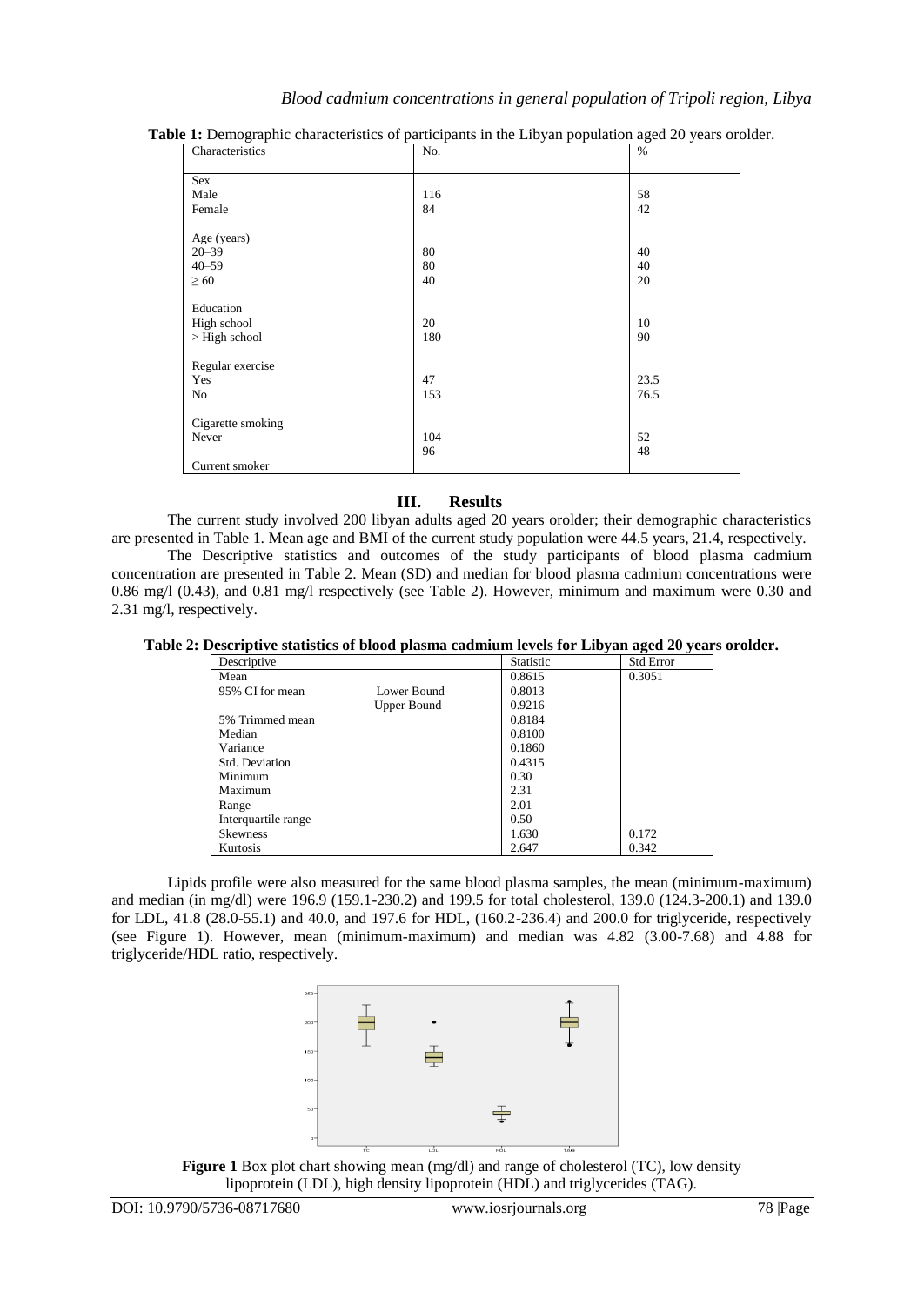The basic characteristics and outcomes of the results were analysed and cadmium concentrations in blood plasma samples are presented in Table 3. Blood plasma cadmium levels were correlated positively with age (P for trend  $= 0.05$ ). However, no significantly correlations were found with other parameters such as sex, education, physical exercise and cigarette smoking (Table 3).

The trends in age and sex adjusted mean total C, HDL-C, LDL-C and triglyceride levels were not significantly related to increased blood cadmium concentration (Table 4). Also no significantly correction was detected for triglyceride-HDL ratio with by quintile blood plasma cadmium (Table 4).

| Characteristics            | Quintile blood plasma cadmium level (µg/L) |               |               |               | for<br>p |       |
|----------------------------|--------------------------------------------|---------------|---------------|---------------|----------|-------|
|                            | < 0.51                                     | $0.51 - 0.70$ | $0.71 - 0.91$ | $0.92 - 1.02$ | >1.02    | trend |
|                            | $(n=32)$                                   | $(n=48)$      | $(n=50)$      | $(n=32)$      | $(n=38)$ |       |
| Men, no. $(\%)$            | 16(50.0)                                   | 26(54.2)      | 31(62.0)      | 19(59.4)      | 24(63.2) | 0.268 |
| Age (yrs), mean $(SD)$     | 44.4 (14.3)                                | 46.8(12.3)    | 45.8(13.5)    | 42(14.1)      | 42(12.8) | 0.050 |
| Education                  |                                            |               |               |               |          |       |
| High school $(\%)$         | 4(12.5)                                    | 3(6.2)        | 5(10)         | 5(15.6)       | 3(7.9)   | 0.452 |
| $>$ High school $(\%)$     | 28 (87.5)                                  | 45 (93.8)     | 45 (90)       | 27(84.4)      | 35(92.1) | 0.671 |
| Regular exercise, no. (%)  |                                            |               |               |               |          |       |
| <b>Yes</b>                 | 8(25)                                      | 9(18.7)       | 10(20)        | 10(31.7)      | 10(26.3) | 0.623 |
| N <sub>0</sub>             | 24(75)                                     | 39(81.3)      | 40 (80)       | 22(68.3)      | 28(73.7) | 0.345 |
| Cigarette Smoking, no. (%) |                                            |               |               |               |          |       |
| Never                      | 13(40.6)                                   | 19(39.6)      | 26(52)        | 16(50)        | 21(55.3) | 0.661 |
|                            | 19 (59.4)                                  | 29(60.4)      | 24 (48)       | 16(50)        | 17(44.7) | 0.312 |
| Current smoker             |                                            |               |               |               |          |       |

**Table 3: Demographic characteristics by quintile blood plasma cadmium categories among Libyan adults aged 20 years orolder.**

| Table 4: Age- and sex-adjusted blood lipid concentrations by quintile categories of |  |
|-------------------------------------------------------------------------------------|--|
| Blood plasma cadmium among Libyan adults aged 20 years orolder.                     |  |

| Lipid measure<br>mean $(95\% \text{ CI})$ | Quintile blood plasma cadmium level (µg/L) |                             |                               |                               | P<br>for                      |                |
|-------------------------------------------|--------------------------------------------|-----------------------------|-------------------------------|-------------------------------|-------------------------------|----------------|
|                                           | $< 0.51$ (n=32)                            | $0.51 - 0.70$<br>$(n=48)$   | $0.71 - 0.91$<br>$(n=50)$     | $0.92 - 1.02$<br>$(n=32)$     | $>1.02$ (n=38)                | trend          |
| Total C $(mg/dl)$ ,<br>$HDL-C$ (mg/dl),   | $(189.6 -$<br>196<br>202.5)                | $(185 -$<br>192.6<br>202.1) | 200.1<br>$(193.7 -$<br>206.5) | 195.1<br>$(189.6 -$<br>200.6  | 198.5<br>$(192 -$<br>205)     | 0.340<br>0.214 |
| LDL-C $(mg/dl)$ ,                         | $40(38.5-41.5)$                            | 43 (40.8-45.2)              | $41.8(40.3-43.3)$             | 42.3<br>$(40.1 -$<br>44.4)    | $42.7(40.4-45)$               | 0.808          |
| Triglyceride<br>$(mg/dl)$ ,               | 140.2<br>$(137 -$<br>143.4)                | 138.8<br>$(132.7 -$<br>145) | $(134.3 -$<br>137.9<br>141.5) | 137.1<br>$(133.9 -$<br>140.3) | 137.7<br>$(133.6 -$<br>141.7) | 0.618          |
| Triglyceride-<br>HDL ratio                | 198.2<br>$(193.4 -$<br>203)                | $(187.5 -$<br>194<br>200.5  | 200.8<br>$(194.8 -$<br>200.8) | $(190.5 -$<br>196.9<br>203.3) | $(190.4 -$<br>197<br>203.5)   | 0.544          |
|                                           | $4.97(4.65-5.28)$                          | $4.61(4.26-4.97)$           | $4.85(4.58-5.13)$             | 4.75<br>$(4.41 -$<br>5.10     | $(4.35 -$<br>4.73<br>5.10     |                |

## **IV. Discussion**

It becomes very important to use some biomarkers in the epidemiological studies for detecting environmental contamination by pollutants. Cadmium body burden has been assessed using the cadmium levels in blood. Blood cadmium is most likely good estimates of cadmium body burden in environmentally exposed populations. Blood cadmium is valid biomarker of both recent exposure and long-term accumulation after longterm low-level exposure [2,16]. For this reason, in this study blood cadmium concentrations were determined for 200 persons of Libyan population and then used as a biomarker.

There is a lock of studies to measure cadmium levels in blood for Libyan population. In this study, mean  $\pm$  SD (minimum – maximum) levels of cadmium in blood plasma samples (for 200 persons) were 0.86  $\mu$ g/l ± 0.43 (0.30 – 2.31  $\mu$ g/l).

Libya is one of Mediterranean countries which has similar climate compared with other Mediterranean countries. For Mediterranean countries, some studies of cadmium levels in blood have been reported such as Tunisia [11], Italy [12,13], Spain [14] and Egypt [15]. Feki-Tounsi et al. (2013) [11] has determined cadmium concentrations for Tunisia population, the minimum and maximum of cadmium concentrations of Tunisia study were  $1.06 - 10.81\mu g/l$ . High level of cadmium in blood was detected in Tunisia study, the highest value (10.81µg/l) was very high compared with that measured in the current study (the highest value of cadmium was 2.31 µg/l) (see Table 5).